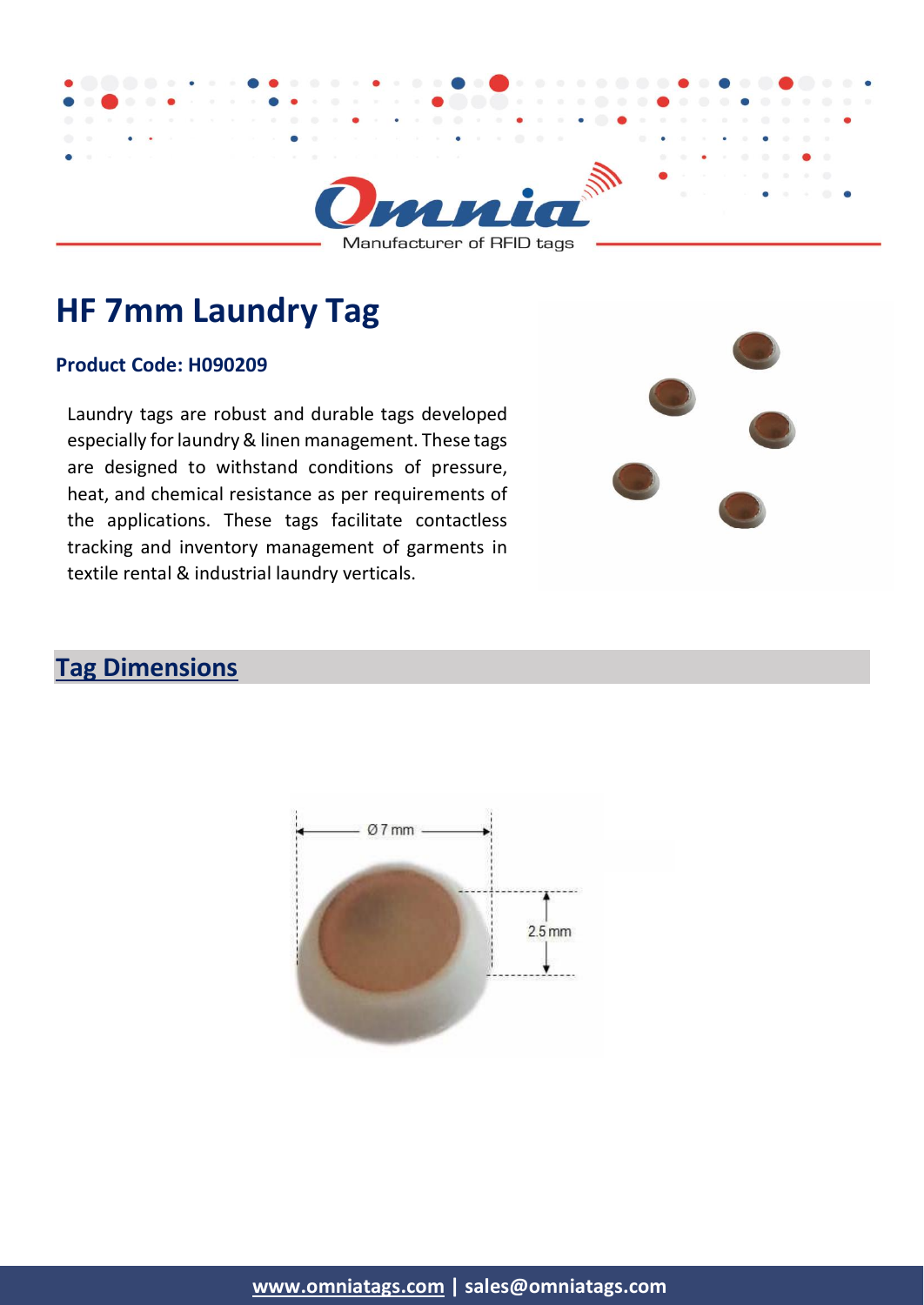| <b>Electrical Specifications</b>             |                                                                                       |  |
|----------------------------------------------|---------------------------------------------------------------------------------------|--|
| Air Interface Protocol                       | ISO/IEC 15693                                                                         |  |
| <b>Operational Frequency</b>                 | 13.56 MHz                                                                             |  |
| Chip**                                       | NXP I-Code SLIX-L                                                                     |  |
|                                              | 512 bits, organized in 16 blocks of 4 bytes each, 4 blocks are summed up to<br>1 page |  |
| Data retention                               | 50 years                                                                              |  |
| Write endurance                              | 100,000 cycles                                                                        |  |
| Read Range*                                  | Up to 10 mm on GIS TS - HR 38 Reader                                                  |  |
| Operating temperature                        | $-40^{\circ}$ C to $+120^{\circ}$ C,<br>160°C for short duration                      |  |
| Storage temperature                          | -40 $^{\circ}$ C to +80 $^{\circ}$ C                                                  |  |
| Ingress protection rating                    | <b>IP68</b>                                                                           |  |
| Applicable surface                           | Fabric                                                                                |  |
| <b>Expected Lifetime</b>                     | Up to 5 Years in normal operating conditions                                          |  |
| <b>Physical and Mechanical Specification</b> |                                                                                       |  |
| <b>Droduct Name</b>                          | 7 mm laundry tag                                                                      |  |

| <b>Chemical Resistance</b> |                    |  |
|----------------------------|--------------------|--|
| Colour                     | White              |  |
| <b>Quality Assurance</b>   | 100% reader tested |  |
| Encasement                 | <b>PPS</b>         |  |
| Weight                     | 0.14 <sub>g</sub>  |  |
| <b>Thickness</b>           | $2.50 \pm 0.1$ mm  |  |
| Diameter                   | $\varphi$ 7±0.2 mm |  |
| <b>Product Name</b>        | 7 mm laundry tag   |  |

# **Chemical Resistance**

Resistant to continuous exposure to salt water for 2 hours

Resistant to continuous exposure to motor oil for 2 hours

Additionally, abrasion resistant against HCL and IPA